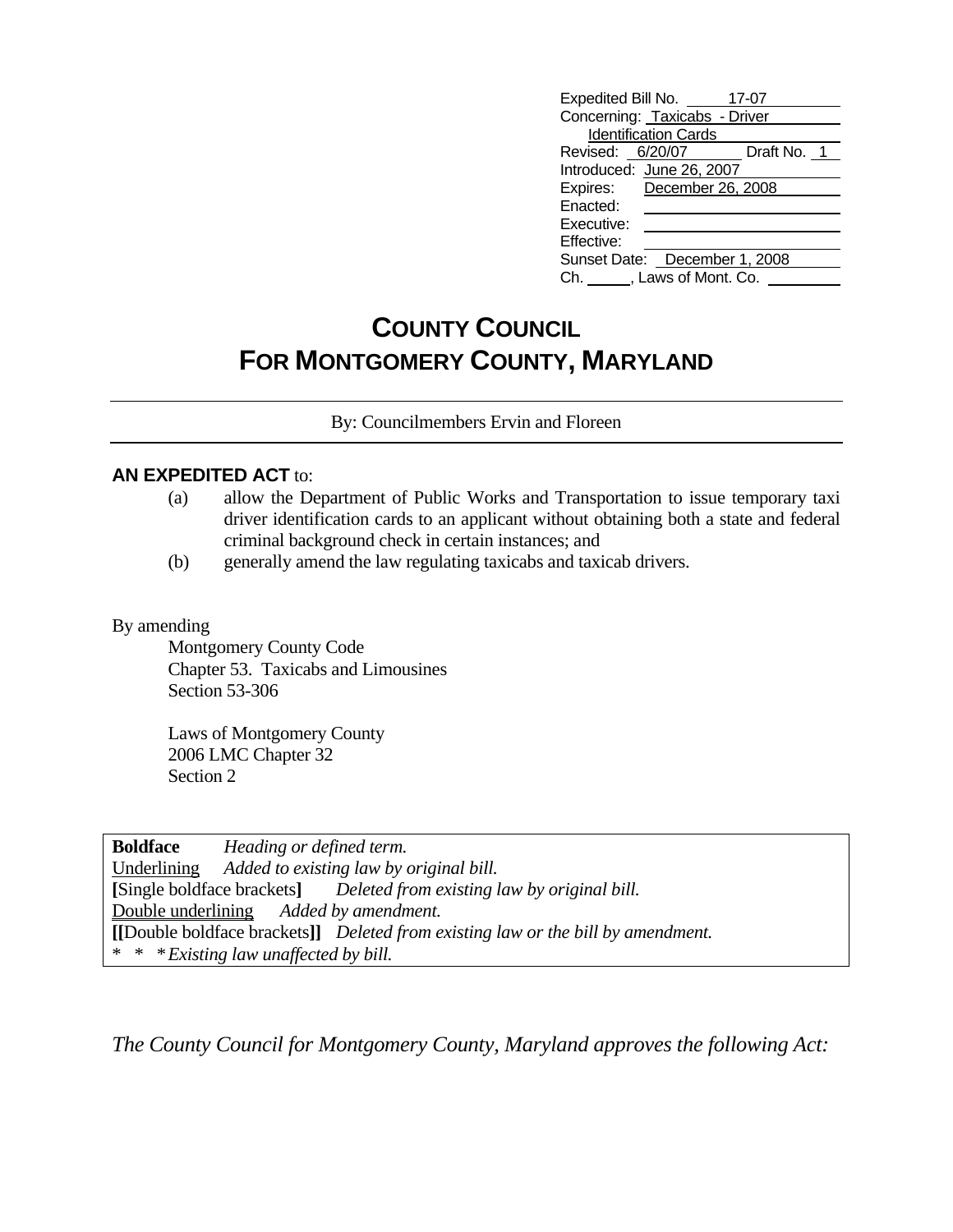| $\mathbf{1}$   |         |     | Sec. 1. Section 53-306 is amended as follows:                     |  |
|----------------|---------|-----|-------------------------------------------------------------------|--|
| $\overline{2}$ | 53-306. |     | Application; temporary card.                                      |  |
| 3              |         |     | $\ast$<br>$\ast$<br>∗                                             |  |
| $\overline{4}$ | (c)     | (1) | An applicant who has not held an identification card, or who held |  |
| 5              |         |     | a card that has expired, may apply for a short-term temporary     |  |
| 6              |         |     | identification card under applicable regulations.                 |  |
| $\tau$         |         | (2) | The Director must not issue a temporary identification card       |  |
| $8\,$          |         |     | unless the applicant has:                                         |  |
| 9              |         |     | properly verified his or her identity;<br>(A)                     |  |
| 10             |         |     | a valid driver's license issued by Maryland or a bordering<br>(B) |  |
| 11             |         |     | state (including the District of Columbia);                       |  |
| 12             |         |     | (C)<br>submitted his or her driving records, as compiled by the   |  |
| 13             |         |     | appropriate state motor vehicle agency, for the previous 3        |  |
| 14             |         |     | calendar years from any jurisdiction where the applicant          |  |
| 15             |         |     | held a license to drive a motor vehicle;                          |  |
| 16             |         |     | undergone a criminal background check, conducted by the<br>(D)    |  |
| 17             |         |     | appropriate state agency, showing that the applicant is not       |  |
| 18             |         |     | disqualified because of a criminal conviction, receipt of         |  |
| 19             |         |     | probation before judgment in lieu of a conviction, or             |  |
| 20             |         |     | pending criminal charge from operating a taxicab; and             |  |
| 21             |         |     | passed the examination required under Section 53-308.<br>(E)      |  |
| 22             |         | (3) | [After August 31, 2007, the] The Director must not issue a        |  |
| 23             |         |     | temporary or annual identification card unless the applicant has  |  |
| 24             |         |     | shown, through a complete criminal background check, that the     |  |
| 25             |         |     | applicant is not disqualified for any reason mentioned in Section |  |
| 26             |         |     | $53-309(a)$ .                                                     |  |
| 27             |         |     | $\ast$<br>∗<br>$\ast$                                             |  |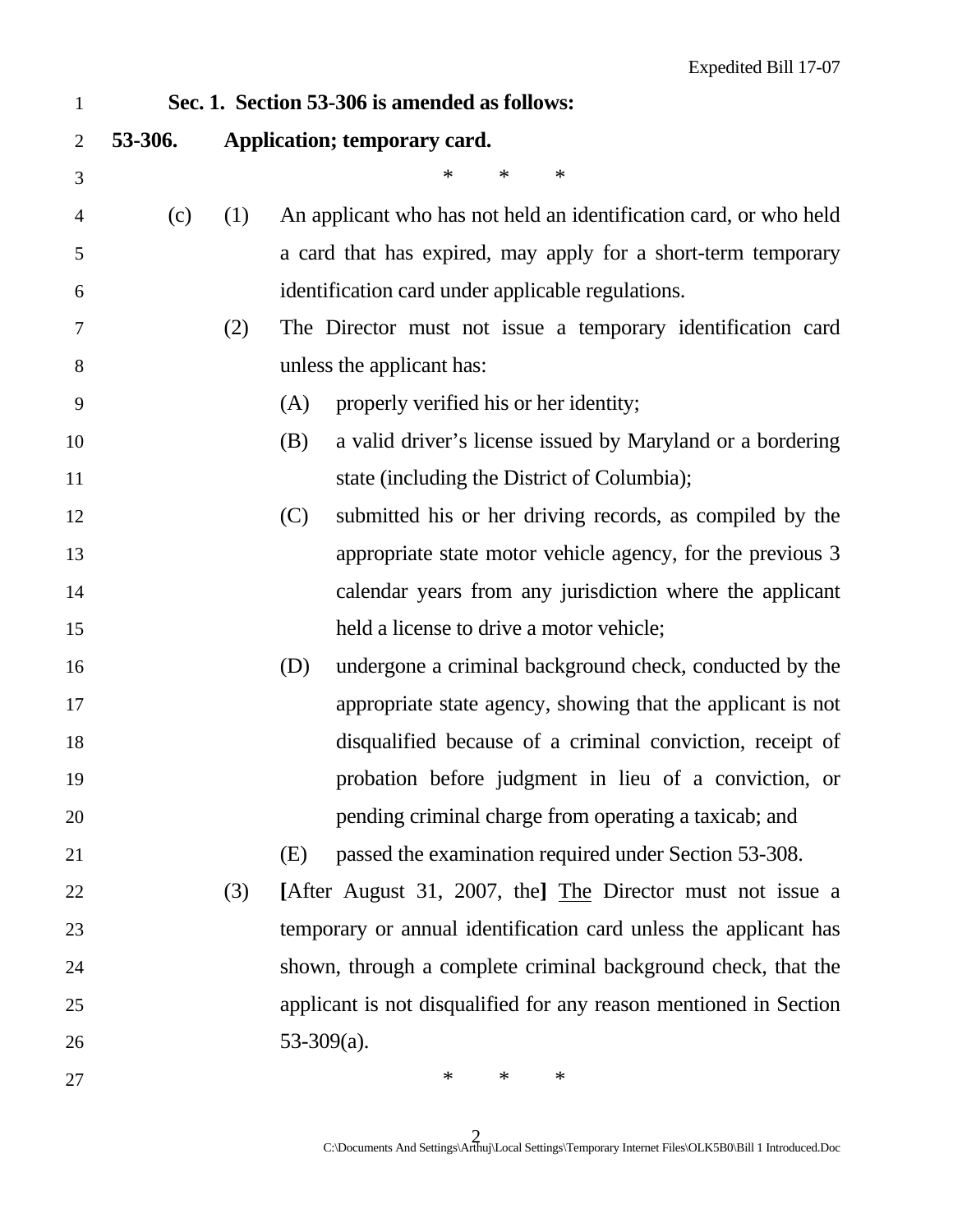### 28 **Sec. 2. Section 2 of 2006 Laws of Montgomery County Chapter 32 is**  29 **amended as follows:**

- 30 (a) Until **[**September 1, 2007**]** December 1, 2008, notwithstanding the 31 provisions of Section 53-306(c)(2)(D) and Section 53-306(c)(3) to the 32 contrary, the Director may issue a temporary identification card to an 33 applicant for a taxicab driver identification card, before the Department 34 receives the results of the state criminal background check required by 35 Section 53-306, if:
- 36 (1) the applicant submitted all information necessary to process the 37 state criminal background check required by Section 53-306 at 38 least 10 days previously and the Department has not received the 39 results of that background check;
- 40 (2) the applicant submits an initial criminal history background 41 check, conducted within the previous 10 days by a third-party 42 vendor approved by the Director;
- 43 (3) this third-party background check covers each jurisdiction in the 44 United States where the applicant resided during the previous 5 45 years; and
- 46 (4) this third-party background check does not disclose any 47 information that would disqualify the applicant from receiving an 48 identification card under Section 53-309.
- 

49 \* \* \* \* \*

50 **Sec. 3. Expedited Effective Date.** The Council declares that this legislation 51 is necessary for the immediate protection of the public interest. This Act takes effect 52 on the date when it becomes law.